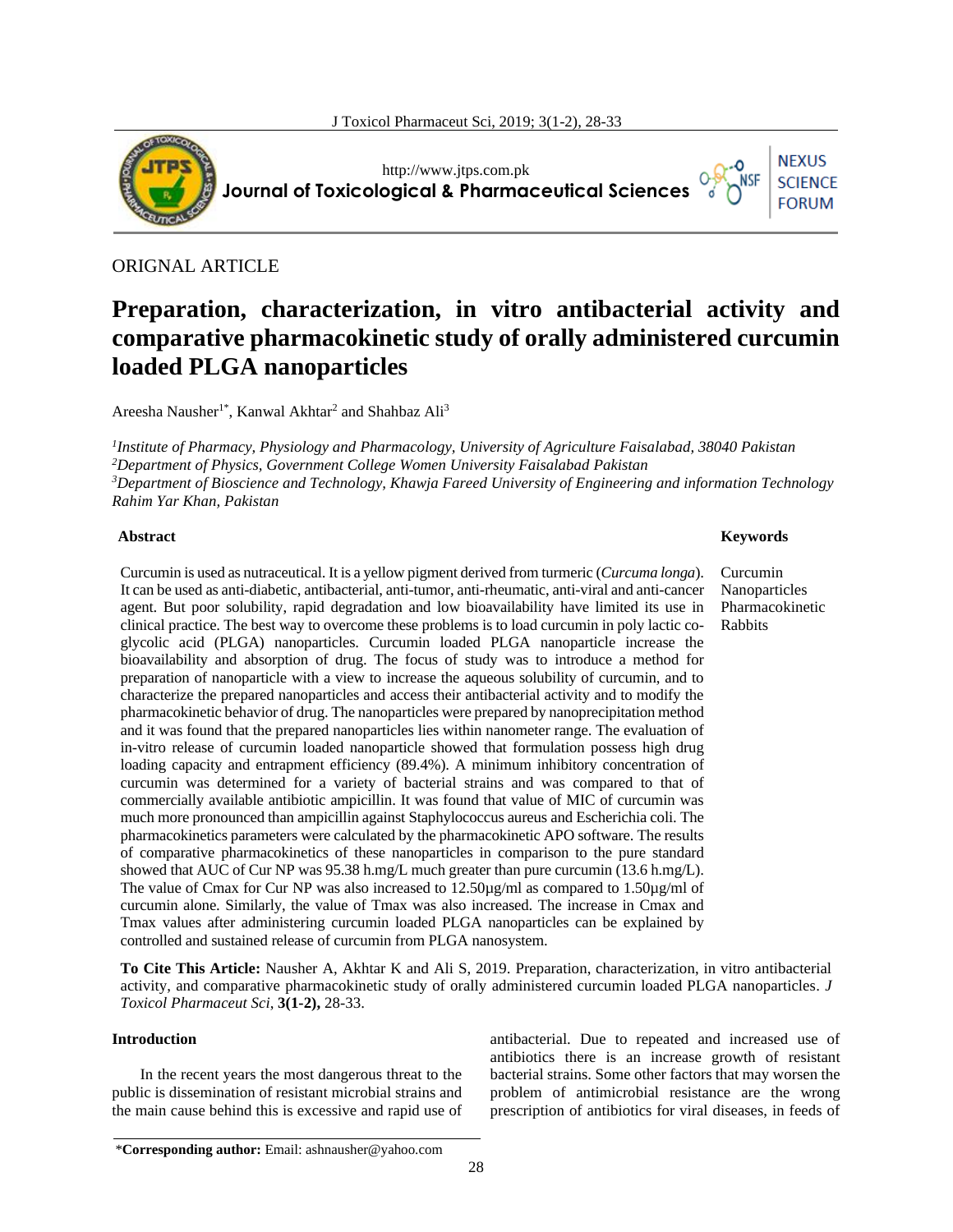livestock the generalized use of antibiotics and negligence of a person in completing the therapy. To avoid this resistance scientists are working on some alternate therapies. (Suzuki *et al*., 2016).

A change in food habits and a new life style of present era has led to emergence of a number of diseases. And people are not happy with highly expensive treatment of disease in modern medicine and also their side effects and they need an alternative treatment with more beneficial effects. These circumstances led to use of nutraceuticals. The word nutraceutical is obtained from two terms "pharmaceutical" and "nutrition". They are explained as food or portion of food that play a chief role in alteration of normal physiological function to maintain human's health (Das *et al*., 2012).

Curcumin is a pigment that is first discovered by Vogel and Pelletier in 1850 about two centuries ago. It is yellow in color and present in turmeric which is an Indian spice. It has a potent antimicrobial effect and is a nutraceutical. This agent performs its antimicrobial action at molecular level by suppressing several cell signaling pathways including ROS, COX-2, NF-κB, STAT3 and Nrf2. (Kunnumakkara *et al*., 2017).

Despite of the fact that curcumin is safe and efficacious, its clinical uses are restricted because of its poor bioavailability. The factors that may result in low level of curcumin in plasma and tissues are its reduced absorption, rapid metabolism and rapid systemic elimination. Drug effect or bioavailability can also be alterd by physical and chemical properties like hydrophobicity, Pka of drug and solubility (Xie *et al*., 2012).

One of the major drawback in use of curcumin is its decreased oral bioavailability in vivo and reduced solubility in aqueous solvent. Because the bioactive constituents of turmeric (curcumin and turmeric oil) have hydrophobic natures so turmeric is given in form of emulsion in oil or milk. Curcumin show interaction with surfactant, phospholipid and dextrins. Scientist are discovering various methods to increase its delivery like its incorporation into phospholipid vesicles this method is use to administer curcumin intravenously into splenic macrophages and bone marrow and other method is incorporation of curcumin into liposomes.

However, scientists are also working on methods to increase the oral bioavailability and absorption of curcumin one method is to deliver curcumin in form of polymer-based nanoparticles (Anand *et al*., 2009). There is no published report on pharmacokinetics of curcumin loaded PLGA nanoparticles in rabbits so we conducted this study to see the behavior of this nanoformualtion in invivo system.

# **Materials and Methods**

**Chemicals:** Curcumin and PLGA were purchased from Sigma-Aldrich, polyvinyl alcohol (PVA) was purchased from Duksan pure chemicals. Dimethyl sulfoxide, methanol, ascorbic acid, acetic acid, acetone were purchased by Merk. Nutrient broth was purchased from lab M.

**Prepration of curcumin loaded nanoparticles:** Cur PLGA nanoparticles were developed by following solvent displacement method with little changes. First of all, 20mL PVA solution was taken in a beaker and put it on magnetic stirrer under 120rpm at 25°C. Then, by using micropipette PLGA and curcumin solution was added in PVA solution drop by drop slowly and steadily for homogenous distribution of drug and polymer in the formulation. As a result, dispersion of nanoparticles was prepared. (Pool *et al*., 2012).

After freshly preparing the dispersion of nanoparticles, it was kept on magnetic stirrer for continuous stirring for 4 hours at 40°C, so that the organic phase (acetone) was completely removed. The remaining dispersion was then centrifuged at 25000rpm for half an hour at 25°C. The pellet of nanoparticles was settled down. The supernatant was discarded. Then the settled down pellet was dispersed in distilled water on vortex mixer. The dispersion was sonicated for 10 minutes for complete homogenization. (Gao et al., 2010).

**Characterization of curcumin loaded PLGA nanoparticles:** Zetasizer Nano-ZS90 was used to measure poly dispersity index, particle size and zeta size of curcumin loaded PLGA nanoparticles.

**Determination of encapsulating efficiency:** For determination of encapsulating efficiency firstly prepared a stock solution by dissolution of 10mg of curcumin in 100ml methanol. The maximum wavelength (λmax) of curcumin was determined by taking wavelength scan at UV-visible spectrophotometer**.** Standard curve was generated with the help of different dilutions of pure curcumin for determination of % encapsulation. The given formula is used for determination

% Encapsulating Efficiency = (Curcumin weight in nanoparticles)/(Initial weight of curcumin used)\*100

**In vitro determination of minimum inhibitory concentration of CUR NP:** Using broth dilution method with minor modifications, minimum inhibitory concentration of curcumin loaded PLGA nanoparticles was determined. Stock solution of curcumin loaded PLGA nanoparticles was prepared in 10% solution of dimethyl sulfoxide (DMSO). Then different dilutions of curcumin loaded PLGA nanoparticles from a concentration of 1mcg/mL to 500mcg/mL were prepared. In each dilution, 0.1 mL of tested strains (Staphylococcus aureus, Escherichia coli) of inoculum was added and was incubated for 24h at 37°C separately in all the previously prepared dilutions of Cur PLGA nanoparticles. Presence of turbidity showed growth of bacteria. The concentration at which there was no growth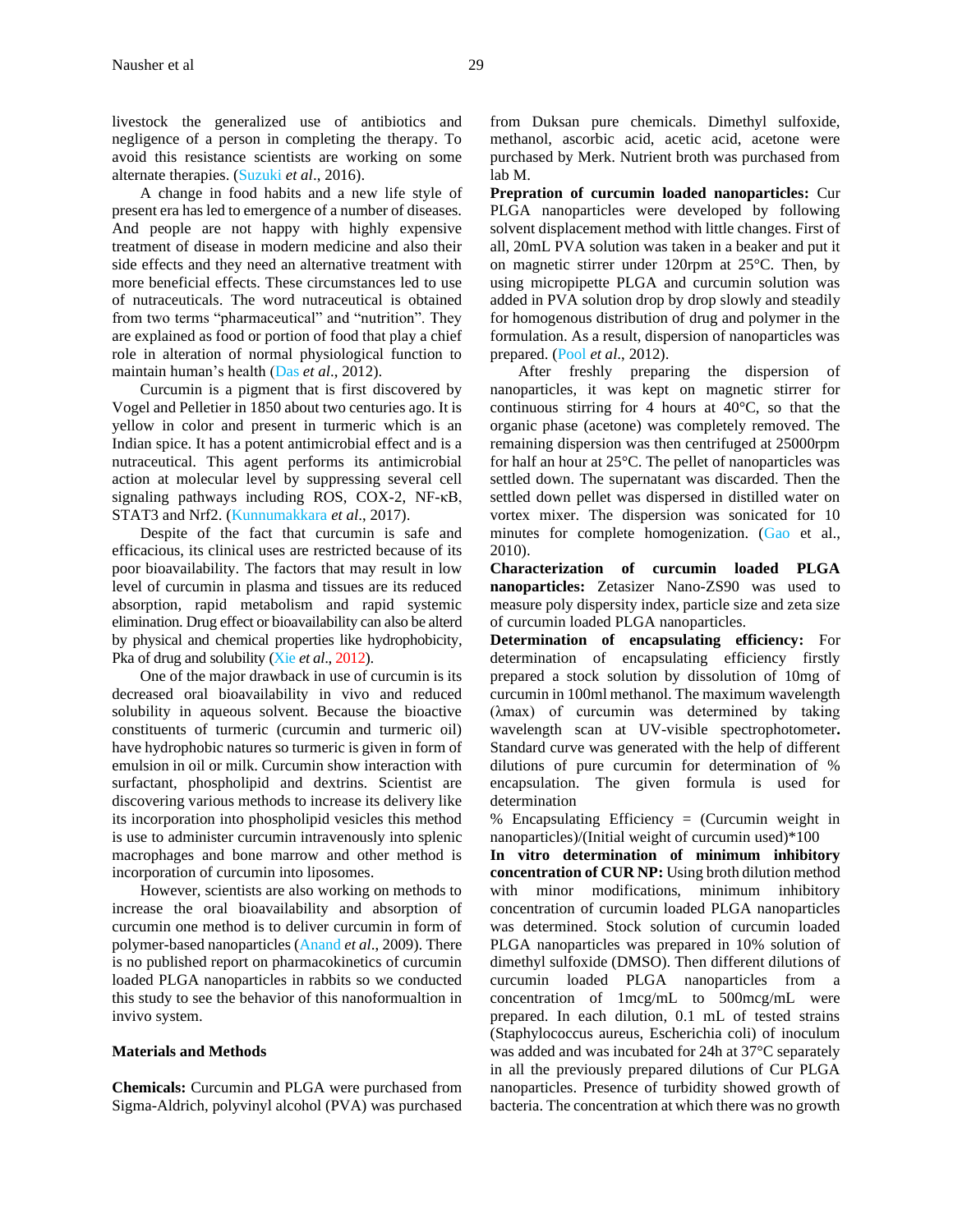of tested bacteria (no turbidity) was regarded as MIC of curcumin nanoparticles (Jaisinghani 2017).

**Determination of comparative pharmacokinetic study of simple curcumin and curcumin loaded PLGA nanoparticles:** Six rabbits (n=6) were taken from animal house of University of Agriculture, Faisalabad. Suitable environment and adequate food was provided to all the rabbits for one week before testing. After one week, each rabbits were weighed. Then according to their weight 15mg/kg pure curcumin dose in distilled water was given orally to each rabbit. Then blood samples were collected from all the rabbits at 0h, 0.25h, 0.5h, 1h, 2h, 4h, and 8h, 12h, and 24h intervals in heparinized, EDTA containing vials. Pretreatment of all the collected blood samples was done and then they were analyzed by HPLC/UV-visible spectrophotometer analysis.

Then again suitable environment and adequate food was provided to all the rabbits, for one week for washing out pure curcumin, before further testing. After one week, each rabbits were weighed again. And given 15mg/kg of Cur NP dose and again blood samples were taken. The blood samples were analysed in same way as mentioned above. (Biasutto et al., 2010).

The concentration of curcumin in blood was determined by taking 1mL blood from each dilution in mini test tubes. 0.01M solution of ascorbic acid and 0.6M solution of acetic acid were prepared. Then 0.1mL of ascorbic acid solution and 0.1mL of acetic acid solution was included in all mini test tube and was shaked well. After that acetone 4mL was added in them and was sonicated for 2 minutes. Then all the samples were centrifuged at 3000rpm for 5 minutes. Supernatant was collected and then sent the supernatant for UV-visible spectrophotometric analysis (Biasutto et al. 2010).

**Determination of pharmacokinetic parameters:** The Pharmacokinetic parameters were determined by linear regression method using APO software version 3.02.

#### **Results**

**Nanoparticle's characterization:** The physical and chemical properties like zeta potential, entrapment efficiency, zeta size and polydispersity index of nanoparticles effects the behavior of nanoparticles-based drug delivery. The diameter of prepared formulation was found to be 420.5nm and polydispersity index was 0.36 as given in Figure 1 and Table 1 respectively. The zeta potential value was -1.35mv as given in Figure 2.

**Entrapment efficiency:** Entrapment efficiency was calculated by drawing the standard curve, utilizing UVvisible spectrophotometric analysis at 402nm wavelength which was represented in Figure 12 and then by putting values in the given equation. The encapsulation efficiency of the prepared formulation calculated by given formula was 89.6%.

$$
\% Entrapment = \frac{Curcumin weight in nanoparticles}{Initial weight of curcumin used} * 100
$$

**Table 1: Comparative Pharmacokinetic parameters of pure Curcumin and Curcuminloaded PLGA nanoparticles.**

| Parameter  | Unit   | Curcumin          | Cur NPs           |
|------------|--------|-------------------|-------------------|
|            |        | Mean+SEM          | Mean+SEM          |
| <b>AUC</b> | h.mg/L | $13.605 \pm 0.64$ | $95.38 \pm 0.891$ |
| Clearence  | L/h    | $1.34 \pm 0.194$  | $0.615 \pm 0.11$  |
| Vd         | L      | $5.218 \pm 0.49$  | $47.13 + 3.35$    |
| Half life  | h      | $1.79 + 0.260$    | $3.158 \pm 0.59$  |
| <b>MRT</b> | h      | $2.806 + 0.34$    | $26.75 \pm 1.02$  |
| Tmax       | h      | $0.727 + 0.021$   | $1.05 \pm 0.106$  |
| Cmax       | mg/L   | $1.503 \pm 0.064$ | $12.5 + 1.232$    |

Particle size



**Figure 1: Particle size of nanoparticles.**



**Figure 2: Zeta potential of nanoparticles.**

**Determination of minimum inhibitory concentration (MIC) of Cur NPs:** The MIC of pure curcumin, Cur NPs and 10% DMSO as negative control are illustrated in Figure 3. The results showed that the value of MIC of pure curcumin and Cur NPs were very less as compared to commercially available ampicillin against the tested strains.

*In vivo* **pharmacokinetic study of curcumin in rabbits:** *In vivo* pharmacokinetic study of curcumin in rabbits was done by orally administering pure curcumin and curcumin loaded PLGA nanoparticles at a dose rate of 15mg/kg body weight.

The mean blood concentration-time curve of the pure curcumin and curcumin PLGA nanoparticles are shown in Figure 5, demonstrating that the concentrationtime curve was best described by the two-compartment model for curcumin. The pharmacokinetic parameters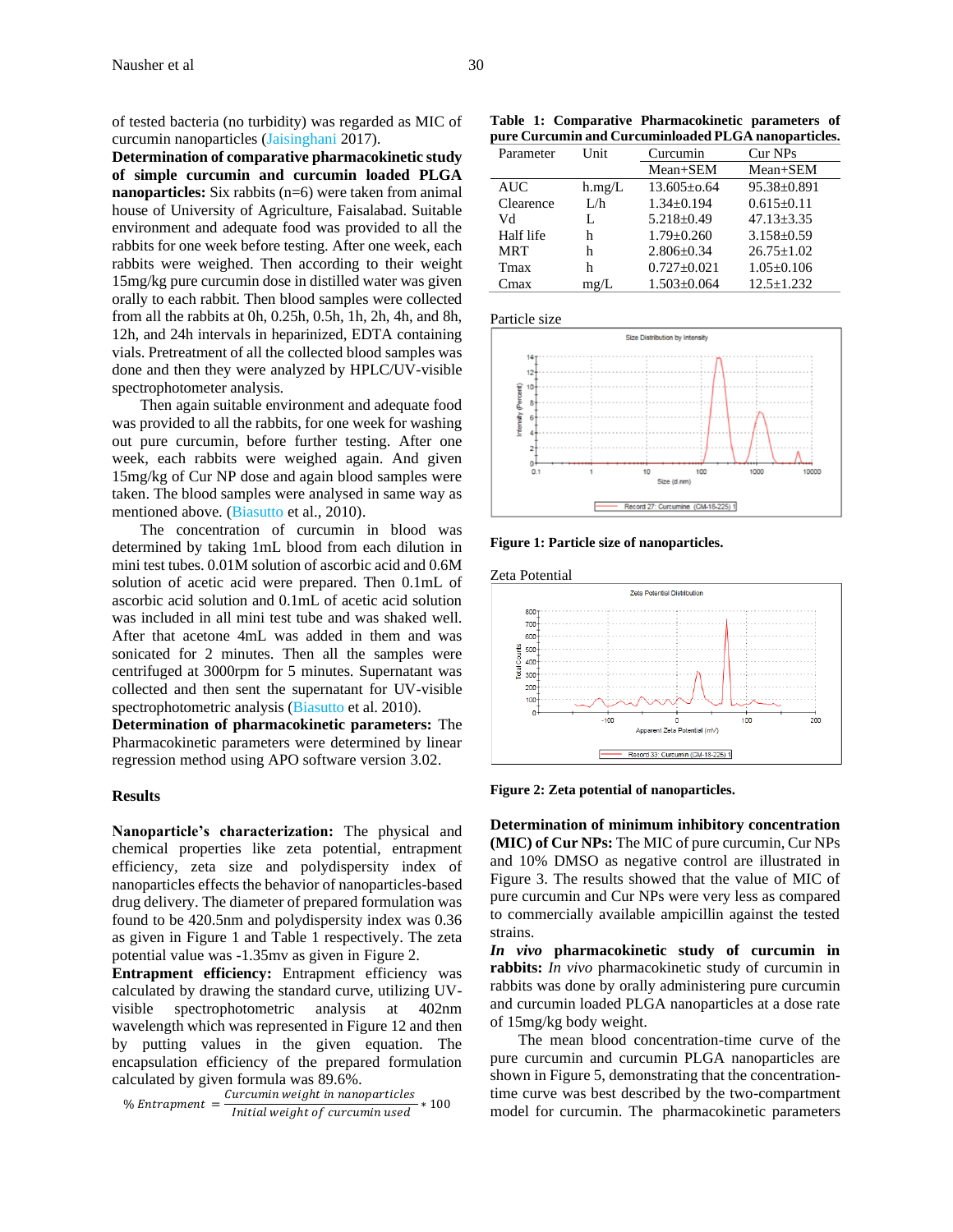

**Figure 3: Comparative MIC representations of curcumin against** *S.aureus* **and** *E.coli***.**



**Figure 4: Standard curve of Curcumin for determining concentrations in blood samples.**



**Figure 5: Mean and SEM blood concentration Vs time profile of pure curcumin and CurNPs.**

showed that, pure curcumin was absorbed in rabbit, and the Cmax of curcumin in rabbit blood was  $1.5\pm0.064$  mg/L and the Tmax was  $0.727\pm0.021$ , and the pharmacokinetic parameters of CurNPs showed that curcumin was absorbed higher in rabbit, with the Cmax

of 12.5±1.232mg/L and Tmax of 1.05±0.106. The values of pharmacokinetic parameters such as area under curve, clearance, volume of distribution, half-life, mean residence time were  $13.605\pm0.64h$ .mg/L, 1.34±0.194L/h, 5.218±0.49 L, 1.79±0.260h and 2.806±0.34mg/L respectively for pure quercetin and were 95.38±0.891h.mg/L, 0.615±0.11 L/h, 47.13±3.35L, 3.158±0.59h, and 26.75±1.02mg/L respectively for CurNPs. The other pharmacokinetic parameters of CurNPs and pure curcumin were described in Table 1.

#### **Discussion**

Formation of nanoparticles depends upon the interaction of PLGA with aqueous phase. The nanoparticle size depends upon the PLGA and curcumin ratio and the stirring speed of magnetic stirrer and the biological performance will vary based upon the size characteristics. The behavior of nanoparticles-based drug delivery systems depends on the physical and chemical properties of the nanoparticles, like entrapment efficiency, zeta potential, polydispersity index and particle size.

Zeta Potential is the charge present on the surface of particle. The storage stability of a colloidal dispersion is affected by zeta potential. Zeta potential describe the electric barriers that hinders the nanoparticles from agglomeration and aggregation. If a particle acquire very low zeta potential it may likely to aggregate because electric repulsion would not be adequate. For a stable nano suspension, the required value of zeta potential should be -30mV for electrostatically stable suspension and -20mV for sterically stabilized systems. If a system of nanosuspension has zeta potential has value of 20mV it shows that nanosuspension is likely to aggregate quickly and has a short-term stability. A value of zetapotential give the information about possible storage conditions and predict the discarding time of nanosuspension. If the zetapotential value varies between -5 to 5 it shows that the suspension will have fast aggregation. (Jacobs *et al.,* 2000) In the present study the zeta potential was found to be -1.35mV. As the PLGA polymer is uncharged polymer it gives negative zeta potential near to neutrality.Its value is negative because PLGA polymers acquire a slightly negative zeta potential which is likely to be due to the ionization of glycolic acid in PLGA polymer. The negative zeta potential is beneficial in drug delivery and prolonging the circulation time property.

Polydispersity index is defined as the ratio of size difference to mean diameter of particle. It gives information about the homogeneity of particles in a suspension and its range varies between 0-1. If the value of PDI is close to zero it shows that the suspension is homogenous and if the value is greater than 0.3 it shows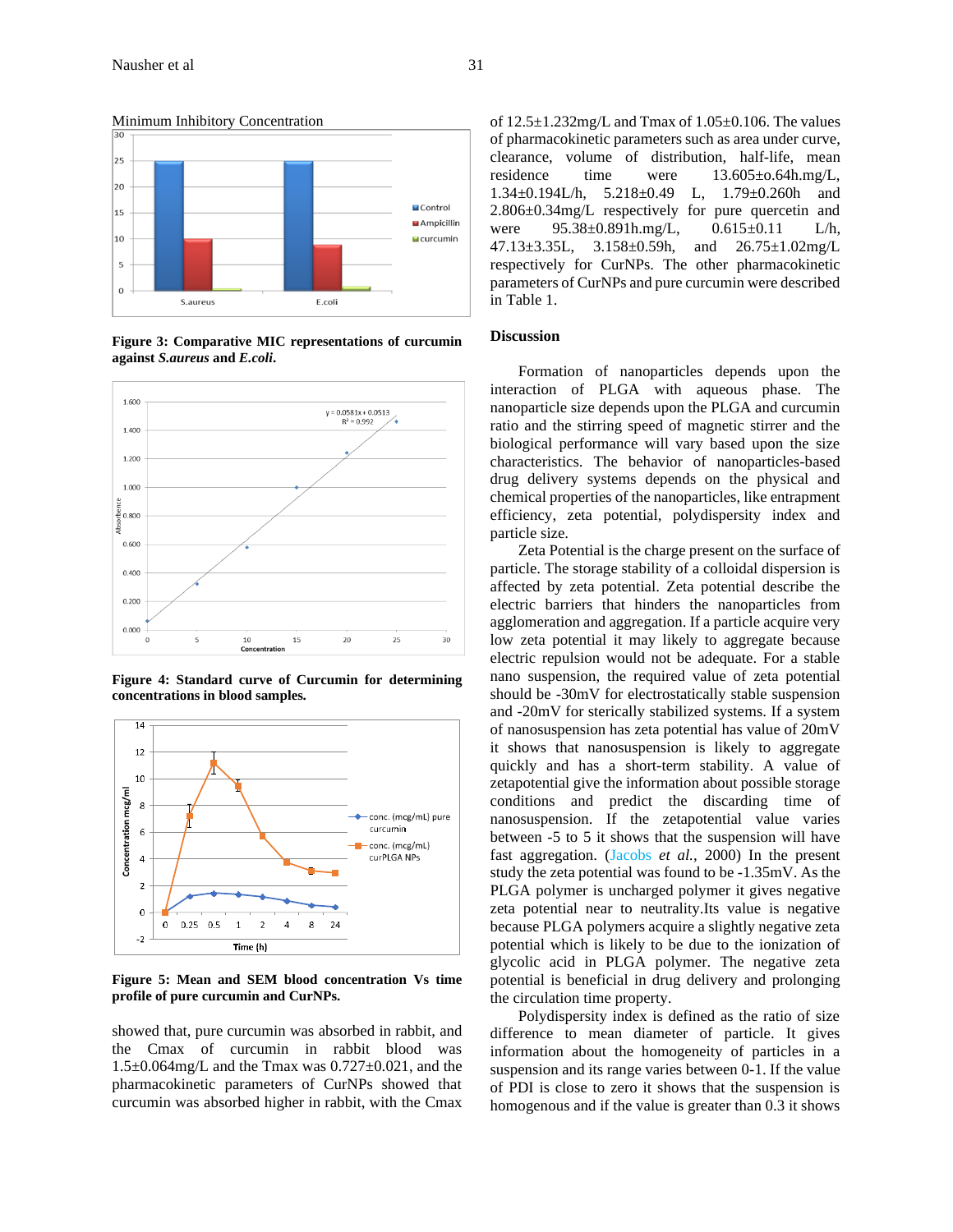the heterogeneity of suspension. High values of PDI show that there is much variation in particle size.

In present study the PDI of curcumin loaded Nano suspension was found to be 0.368 which shows that solution is homogenous. The conditions that can affect the size distribution are the molecular weight, concentration and condition of mixing.

Zeta size is an important parameter for characterization of nanoparticles. The prepared nano formulation exhibits a particle size of 420.5nm which lies within the range of 10-1000nm which shows nanoparticles were formed. An electron microscope is used to access the size and morphology of particle. Size of nanoparticle can affect the rate of release of drug and so also have impact on absorption of drugs. If the size of nanoparticle is small it shows an increase in surface area and ultimately an increase in drug release. (Rabanel *et al,* 2015).

Entrapment efficiency was calculated by drawing the standard curve, utilizing UV-visible spectrophotometric analysis at 402nm wavelength and then by putting values in the given equation. The encapsulation efficiency of the prepared formulation was 89.4%. These results were higher than those of reported studies, like in another study curcumin loaded poly (lactic-co-glycolic acid) (PLGA) nanoparticles have encapsulation efficiency of about 79%. Fewer reports identified that curcumin loaded polylactic acid (PLA) nanoparticles have encapsulation efficiency of around 95%.

Curcumin is the most active constituent of Turmeric that is recognized because of its various medical uses. Despite of all other uses one of the documented use of curcumin is its antibacterial activity. In the present study the anti-bacterial activity of curcumin was assessed against four genera of bacteria's including two-gram positive strains and two-gram negative strains.

Curcumin can intensify the permeability of liposomes because of it is a lipophilic molecule an has amphipathic nature. Curcumin also has membrane disordering properties. It can cause the thining and disruption of bacterial membrane at high concentration.

In this study, the MIC values of free curcumin and Cur-loaded nanoparticles were evaluated by microdilution technique. In the broth microdilution method, MIC values could not be determined spectrophotometrically due to turbidity formation, which gave absorbance at 570 nm caused by insoluble Cur compounds. The high optical density resulting from the increase in turbidity is considered as bacterial growth in this method; thus, it was detected that the free curcumin gave false positive results by causing visible turbidity due to the insolubility of curcumin. However, this situation was not observed for curcumin-encapsulated PLGA NPs. There is no doubt that NP systems are good solvent systems as alternatives to other organic solvents

such as ethanol, methanol and DMSO (Ravichandran, 2013).

The pharmacokinetics and model parameters were calculated by the practical pharmacokinetic APO software. The pharmacokinetic parameters showed that, after oral administration of pure curcumin the AUC was 13.605±0.64 and when the AUC of curcumin loaded nanoparticles was observed it was fond to be 95.38±0.891 which is much greater than simple curcumin. The value of Cmax which is the peak plasma concentration is also increased in CUR NP. The value of Cmax for simple curcumin was  $1.503\pm0.064\mu$ g/ml while for curcumin nanoparticles its value is  $12.50\pm1.232\mu$ g/ml. The value of Tmax of pure curcumin was found to be 0.72 h±0.021 and the value of Tmax for CUR NPs was 1.05h±0.106 which is significantly greater than pure curcumin. The mean residence time for CUR NP is also increased to 26.75h±1.02 while its value for pure curcumin was 2.806h±0.34. The increase in Cmax and Tmax values after administering curcumin loaded PLGA nanoparticles can be explained by controlled and sustained release of curcumin from PLGA nanosystem. PLGA prevents the rapid degradation of curcumin in gastrointestinal tract as well, which aids in greater concentration of curcumin in blood. As a result half-life of curcumin increase from 1.79h±0.260 to 3.158h±0.59. PLGA nanoparticles also contribute to enhanced and easy penetration of curcumin loaded PLGA nanoparticles across the gastrointestinal membrane.

# **References**

- Anand P, Hareesh BN, Bokyung S, Ajaikumar BK, Vivek RY, Rajeshwar RT and Bharat BA 2009. Design of curcumin-loaded PLGA nanoparticles formulation with enhanced cellular uptake, and increased bioactivity in vitro and superior bioavailability in vivo. *Biochemical Pharmacology,* **79**: 330-338.
- Biasutto L, Marotta E, Garbisa S, Zoratti M and Paradisi C 2010. Determination of quercetin and resveratrol in whole blood-implications for bioavailability studies. *Molecules,* **15**: 6570-9.
- Das L, Eshan B, Utpal R and Runu C 2012. Role of nutraceuticals in human health. *Journal of Food Science and Technology*, **49** :173–183.
- Gao Y, Li Z, Sun M, Li H, Guo C, Cui J, Li A, Cao F, Xi Y, Lou H and Zhai G 2010. Preparation, characterization, pharmacokinetics, and tissue distribution of curcumin nanosuspension with TPGS as stabilizer. *Drug Development and Industrial Pharmacy*, **36**: 1225-34.
- Jaisinghani RN 2017. Antibacterial properties of quercetin. *Microbiology Research*, **8**: 153-157.